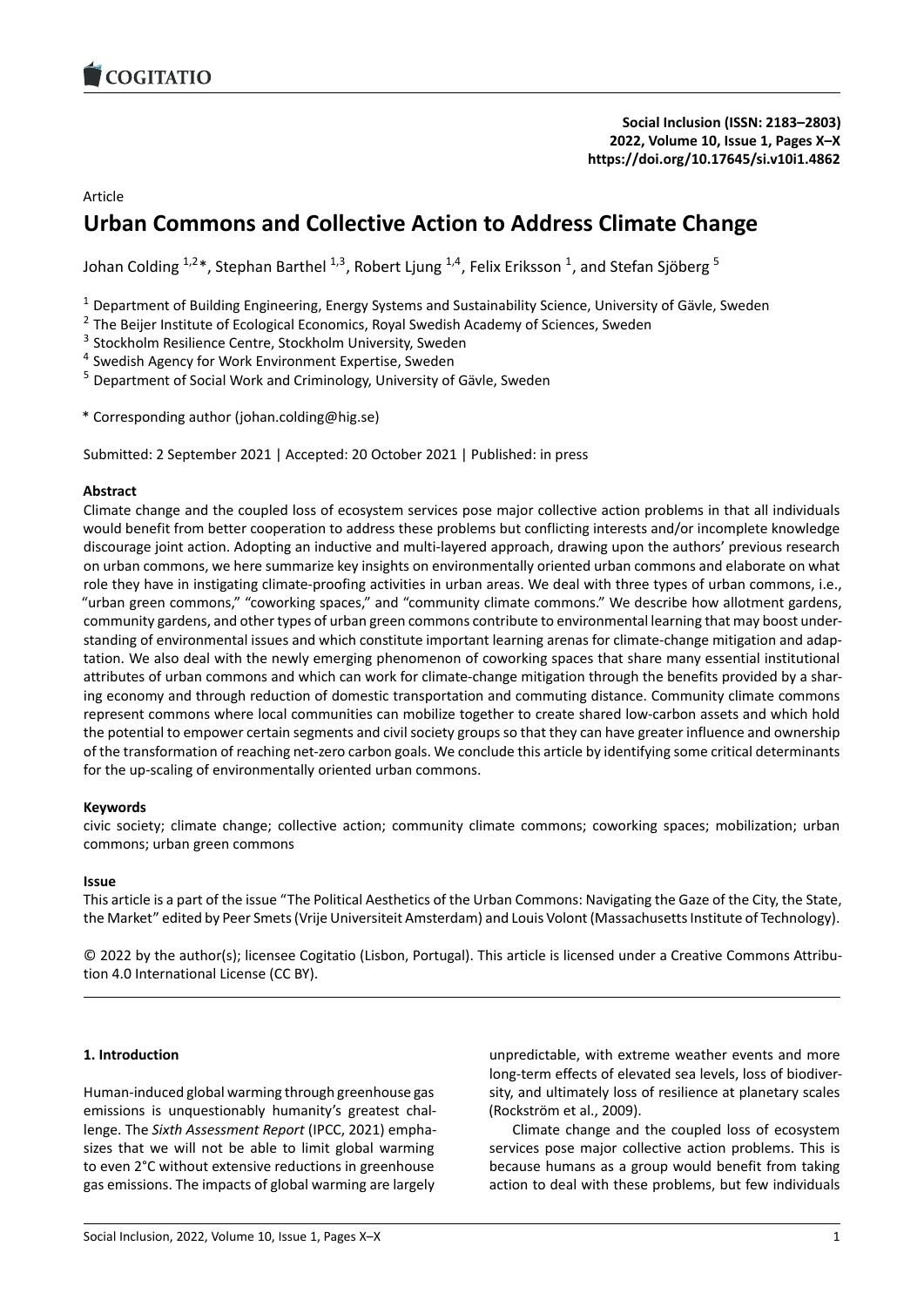have sufficient incentives to act alone (Nyborg et al., 2016). While much institutional inertia exists in effec‐ tively dealing with climate change (Colding et al., 2020), it is well worth asking what role collective‐choice arenas could play for increased mobilization of civil society orga‐ nizations to more effectively deal with the threats of cli‐ mate change.

Horelli et al. (2015) show how self‐organizing citi‐ zen initiatives, ranging from spontaneous events to long‐ term neighborhood developments aided by ICT, can have innovative impacts in urban life by activating new citi‐ zen groups. Devolution of property-right arrangements represents yet another means for initiating local climate action in society (Webb et al., 2021). Devolution entails that some or several of the bundles of rights and respon‐ sibilities associated with ownership are transferred to lower organizational levels (Ostrom & Schlager, 1996).

Civil society organizations already play a significant role in the emergence of many self‐organizing citizen initiatives and the emerging environmentally oriented urban commons in a wide range of urban settings (Colding et al., 2013). This is likely due to achieving a more holistic perspective on sustainability in recognition that social and natural systems are intimately linked and could best be described as social‐ecological systems (Berkes & Folke, 1998). The trend and ambition to estab‐ lish "community centers" in marginalized neighborhoods or for certain marginalized groups is yet another exam‐ ple where urban commons can be designed and initiated. Community centers are public locations where mem‐ bers of a community gather for activities, social services, public information, education, and social mobilization. They can be open to the whole community or a special‐ ized group within the greater community (Estes, 1997). Community work is closely related to the strategies and characteristics of the welfare state (Dominelli, 2020).

# *1.1. Article Content, Outline, and Methodological Departure*

## 1.1.1. Preconditions

In this article we address what role urban commons could have in instigating collective action for climate‐ proofing activities in urban areas. The concept "urban" herein includes settings ranging from rural towns to megacities. By "climate proofing" we mean the process of turning climate change into mitigation and/or adapta‐ tion strategies and programs (Kabat et al., 2005). Such strategies need to be broad and holistic and address both social and environmental issues. Raworth (2012) discusses how environmental and social factors are cor‐ related, ranging from basic human material and social needs to planetary factors such as the atmosphere, cli‐ mate, land use, flora, and fauna. Hence, Raworth pro‐ vides a holistic perspective on sustainability. A similar perspective is proposed by Dominelli (2020), who high‐ lights the need for creating a new paradigm—green

social work—for promoting mobilization for environmen‐ tal justice and care for the planet.

In line with these holistic propositions, we adopt a broad definition of urban commons while recognizing that definitions vary quite extensively (Colding et al., 2013). Here we describe urban commons as key institutions (including rules and norms) that reg‐ ulate natural and societal resources in urban areas that are accessible to all members of a group that use, share, and/or manage resources together (Ostrom, 1990). Active common participation, social mobilization, and democratic influence are key features of urban commons (Stavrides, 2016). Urban commons are usu‐ ally excludable for non‐members, recognizing that it is only the local community or group of users that share, hold rights, and set the rules for how to manage their commons (Berkes, 1989; Ostrom, 2008). The exclusion of non‐members can be important for sustaining the commons and avoiding the tragedy of the commons (Hardin, 1968).

The commons may be synonymous with the public, but the public becomes a commons only when the citizens have real influence over public resources. Central to the notion of the commons is the community itself, not whether it exists in a private or public context and ownership (Colding & Barthel, 2013; Ostrom, 1990). Hess (2008) describes a whole range of "new commons" that recently have evolved or lately have been recognized as commons, ranging from cultural commons, knowl‐ edge commons, neighborhood commons to medical and health commons.

Previous research indicates that venues that support physical meetings among people are key for collective action. When participants share a common interest and interact with one another in groups, the probabilities of their developing social norms to govern repetitive rela‐ tionships are much greater than in situations lacking such characteristics (Ostrom, 2005). That sharing an interest can be a sufficient condition for mobilization of collec‐ tive action has been demonstrated in the urban policy and planning arena. Rydin and Pennington (2000), for example, argue that sharing certain traits and the enjoy‐ ment of collective effort, often is a sufficient incentive for greater participation in planning activities.

Research in environmental psychology also indicates that group‐based learning is more effective for people to learn about climate change than individual learning (Holmgren et al., 2019; Xie et al., 2018). The work on com‐ mon property systems by Elinor Ostrom supports this line of argument, emphasizing the critical role that col‐ lective choice arenas play in long-enduring resource management systems (Ostrom, 2005).

## 1.1.2. Methodological Departure

In writing this article, we have adopted the inductive approach used by Barthel et al. (2021), enabling multi‐ layered and cross‐disciplinary collaboration and analysis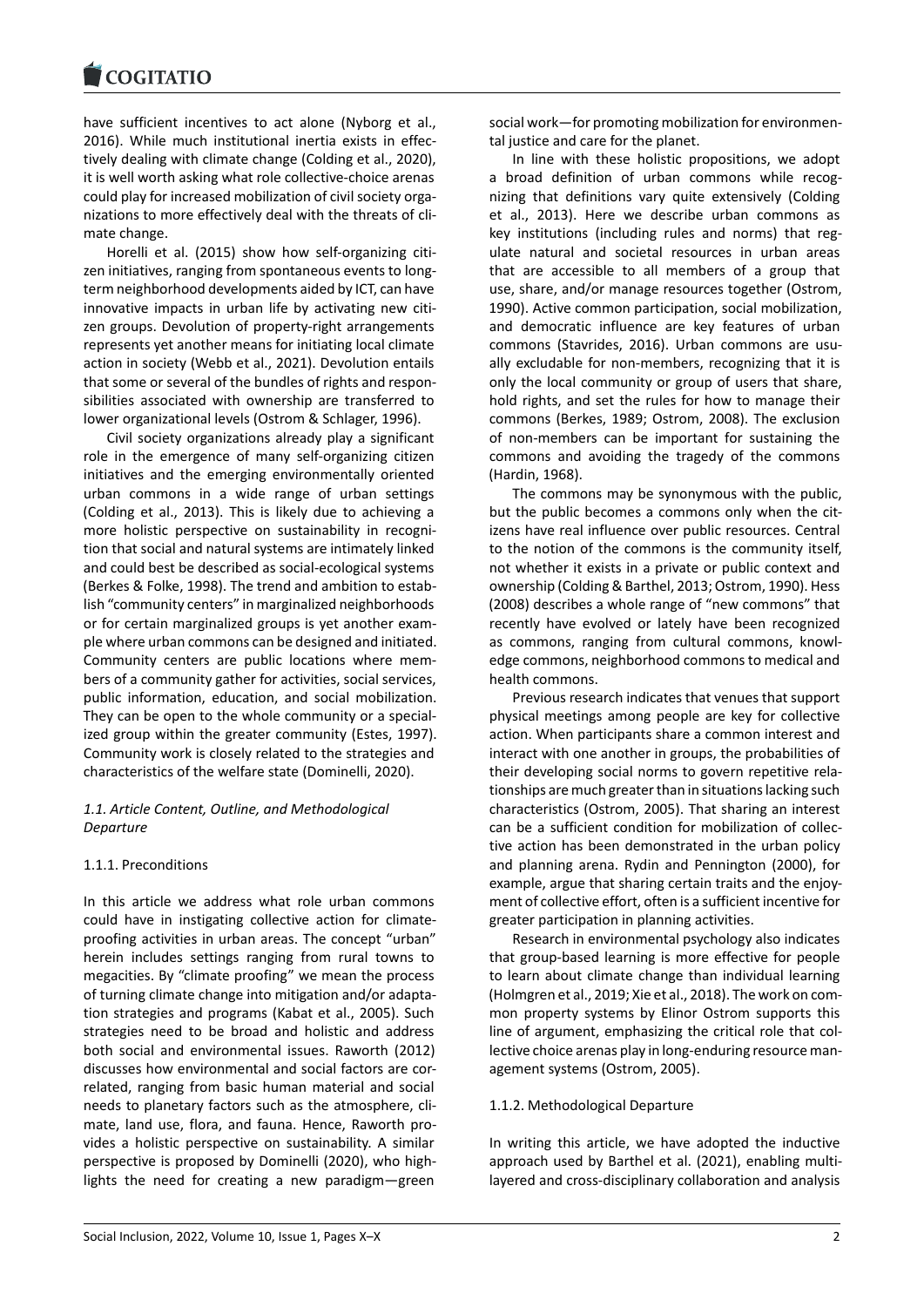from a diverse set of scientific disciplines in the natural, social, and humanistic sciences in which the authors hold expert knowledge. The approach was originally devel‐ oped by Conrad and Sinner (2015) as a way to encourage scholars to work together to create new possibilities and interactivity with other professionals and community groups to explore questions, generate knowledge, and express shared understandings of phenomena. The pur‐ pose here has been to present and elaborate on a set of environmentally oriented urban commons with the potential to instigate collective climate proofing in society. We here elaborate on three types of environmen‐ tally oriented urban commons that the authors hold expert knowledge of, including "urban green commons," "coworking spaces," and "community climate commons." In line with the classification made by Hess (2008), the latter two represent "new commons" that more recently have been classified as commons.

## **2. Environmental Urban Commons**

#### *2.1. Urban Green Commons*

Colding and Barthel (2013, p. 159) have defined urban green commons as:

Physical green spaces in urban settings of diverse land ownership that depend on collective organization and management and to which individuals and interest groups participating in management hold a rich set of bundles of rights, including rights to craft their own institutions and to decide whom they want to include in such management schemes.

Urban green commons, as dealt with here, allow for a considerably larger set of the urban populace to actively manage land in cities. Few property rights regimes enable a larger set of urban residents to actively "manage" land in cities. As Table 1 shows, most natural and semi‐natural land in cities only offers access rights to land but does not offer management rights to ordinary citizens.

Most urban green commons involve quite traditional landforms, such as "allotment areas" that are a customary feature in European urban landscapes and that

historically have played a role by ensuring food secu‐ rity during crises (Barthel & Isendahl, 2013). Allotment associations effectively deal with the problem of conges‐ tion resulting from open access through fixed sizes and numbers of individual plots, and by membership fees. Leaseholds between the allotment association and the landholder tend to be rather long, lasting up to 25 years in some cases.

Exclusion of outsiders to allotments is often physically embodied in that fences or hedges surround these areas. A more recent trend in the UK is to create com‐ munity allotments that can be used by large groups of people such as schools (Speak et al., 2015). Allotments differ from private domestic gardens by being subject to prescriptive gardening association codes. These local and national codes determine how management is carried out (Cabral et al., 2017). Barthel et al. (2010) refer to allotment gardens as communities‐of‐practice (Wenger, 1998) that involve acquisition, transmission, and modification of ecological practices and local ecological knowledge.

"Community gardens" are another example of urban green commons, although they represent a considerably more unstable form of commons, having a tradition of being self-organized (Ruitenbeek & Cartier, 2001), and often constituting an interim use for vacant land awaiting construction (Colding, 2011). They represent a very dif‐ fuse phenomenon with a long tradition and history both across the EU and in the rest of the world. Community gardens often involve small land plots used for food culti‐ vation by urban dwellers with limited ability to own land. They represent bottom‐up, community‐based efforts to grow food (Okvat & Zautra, 2011). Only a tiny proportion of the community gardens in the US are permanent and their fate is largely determined by the real estate market (Linn, 1999).

In comparison to allotments, community gardens are surrounded by less strict regulations (Cabral et al., 2017). Many community gardens afford a holistic framework for sustainability by integrating environmental restoration, community activism, social interaction, cultural expres‐ sion, and food security (Krasny & Tidball, 2009).

Even whole public parks, or portions of parks, are sometimes managed as urban green commons. The city

|  |  | Table 1. Bundle of rights to nature from a citizen perspective in relation to different landforms. |  |  |
|--|--|----------------------------------------------------------------------------------------------------|--|--|
|  |  |                                                                                                    |  |  |

|                        | Residential garden | Tree alleys | Parks  | Urban green commons |
|------------------------|--------------------|-------------|--------|---------------------|
| Access                 | x                  | x           | x      | х                   |
| Withdrawal             | x                  |             |        | x                   |
| Management             | x                  |             |        | x                   |
| Exclusion              | x                  |             |        | x                   |
| Alienation             | x                  |             |        |                     |
| Property rights regime | Private            | Public      | Public | Commons             |

Notes: In residential gardens, only the owner can conduct gardening. In street tree alleys and parks, people normally only have access rights; urban green commons increase the opportunity for urban residents to have management and access rights to urban ecosystems; (x) = partial rights. Source: Modified and adapted from Colding et al. (2013).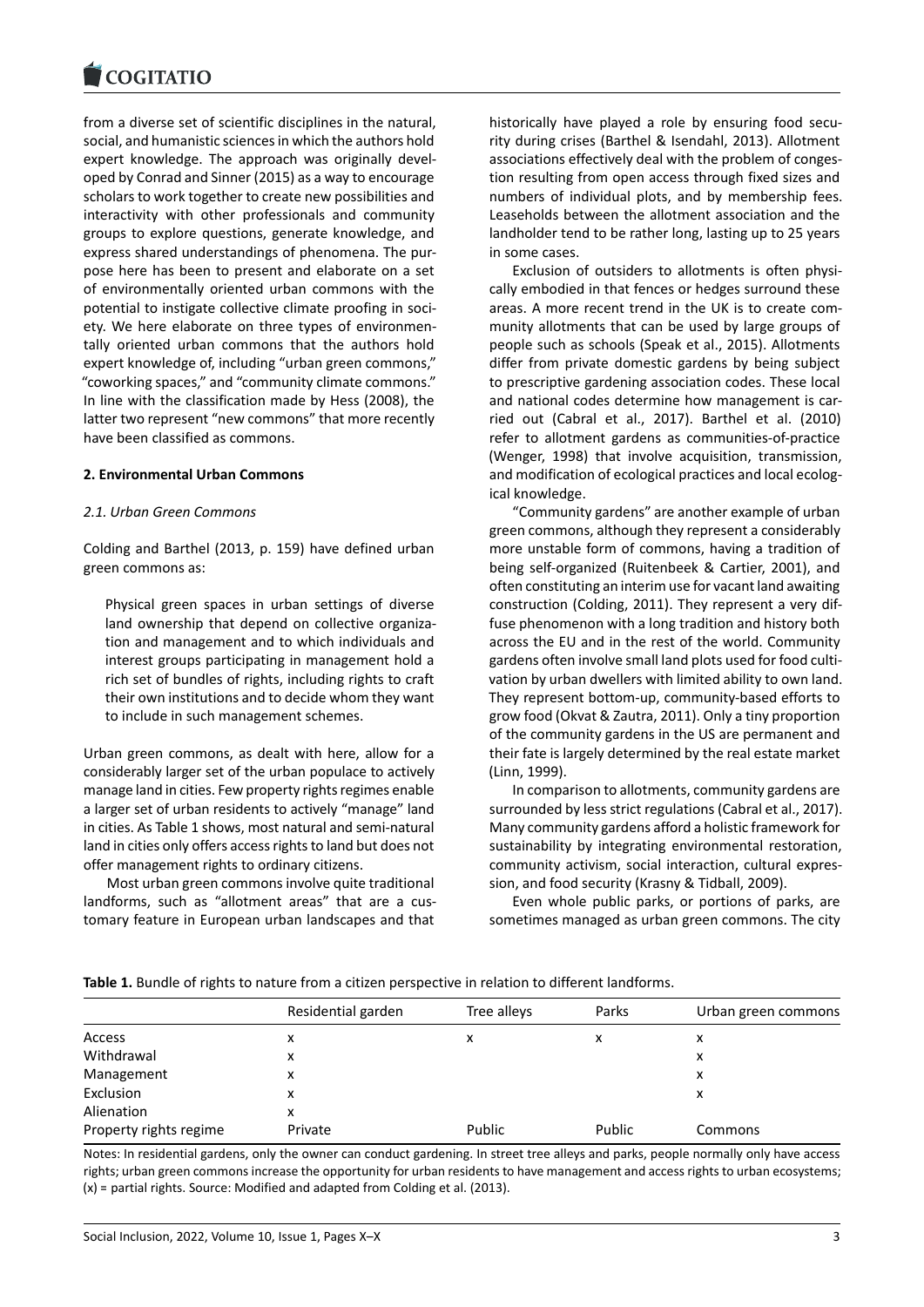of Berlin, for example, holds a number of public parks that are managed (not owned) by collective user groups (Bendt et al., 2013). Membership to these areas is either formally defined or according to ex post criteria such as residency or acceptance by existing members in the group.

Urban "community forests" are yet another exam‐ ple of Urban green commons that are collectively managed by a diverse set of stakeholders. Community forests in the UK are often located in green belts and often cover several hundred hectares of land (Colding, 2011). "Sacred groves" are common in Asia and Africa (Colding & Folke, 2001). A sacred grove is usually a part of a forest set aside for spiritual or religious purposes and therefore considered sacred, and the removal of even dead wood is strictly taboo (Gadgil & Vartak, 1974). Due to increas‐ ing urbanization pressures, many sacred groves are pro‐ tected as cultural heritage sites. In some parts of the world they represent the only remaining virgin forests (Colding & Folke, 2001).

# 2.1.1. Environmental Learning as a Co‐Benefit of Urban Green Commons

Bendt et al. (2013) found that much holistic learning takes place in urban green commons, including learning about gardening and local ecological conditions, learn‐ ing about self‐organization and social integration, learn‐ ing about the politics of urban space, and learning about social entrepreneurship. For example, respondents state that they learned about micro‐ecological conditions e.g., soil quality, shade patterns, heat levels in differ‐ ent parts of the garden, and local wind patterns—and also became more aware of climate change and dis‐ played an increased concern for environmental issues. Hence, urban gardening, which is an active way of learning by doing, instills participants with new, or reinforced, awareness of ecological issues and processes that are operating at greater scales than the gardens themselves. Barthel et al. (2010) provide ample examples of ecolog‐ ical learning among allotment holders—knowledge that may or may not be transmitted to others via mimicking or oral means.

Suffice to say, we view urban green commons as key institutional arrangements for civil society groups to become more deeply involved in the resilience building of cities and local communities through combining climate‐change adaptation with climate‐change mitiga‐ tion measures. Urban planners and policymakers should nurture such property rights arrangements for harness‐ ing the climate‐change agency of different civil society groups (Colding et al., 2020). As elaborated upon here, urban green commons can grant urban residents the right to actively engage in the management of both public and private land and this, in turn, contributes to environmental learning. As shown in previous stud‐ ies, local-level institutions can respond to environmental feedback and surprises much faster than formal insti-

tutions used by centralized agencies (Folke et al., 2007). This is because informal institutions are locally crafted and socially enforced by the group of users themselves; hence, their flexible character renders them sensitive to environmental variability. Many of the practices that are carried out in urban green commons promote climate proofing. For example, urban gardening that may abate food shortage during periods of crisis (i.e., adaptation) could reduce unnecessary transports. Protecting commu‐ nity forests and green infrastructure for biodiversity rea‐ sons in community forests, allotments, and even in pub‐ lic parks (i.e., adaptation) also helps to sequester carbon from the atmosphere (i.e., mitigation). Protecting green structures and wetlands to adapt cities to the impacts of droughts and flooding is another adaptation strategy that enhances climate resilience while sequestering car‐ bon and reducing carbon emissions generated by traffic, fossil fuel‐based power plants, and other forms of com‐ bustion sources (Jansson & Nohrstedt, 2001).

To create opportunities for civil society groups to act against climate crises, property rights regimes need to exist to promote such advancement. A strength‐ ened socio‐economic investment in urban green com‐ mons could help instigate climate‐change adaption in the wider society and could, in the long run, be more effective for dealing with the climate crisis than solely focusing on achieving specific mitigation targets that often lack a socio‐cultural context (Colding et al., 2020). As studies also indicate, socio‐cultural factors often rep‐ resent a strong motive for people to take up urban gar‐ dening (Oddsberg, 2011). Interest in partaking in urban green commons can, in a more theoretical sense, be interpreted as an expression of the antithesis of globaliza‐ tion and for proliferating cultural identities that increas‐ ingly have become diluted (Tomlinson, 2003). Identity in this sense denotes the rising power of local culture ("glocalization'') that offers resistance to the mar‐ ket forces of globalization (Tomlinson, 2003). This line of argument is supported by Pearsall et al. (2017) and Saldivar‐Tanaka and Krasny (2004) who found that the preservation of cultural identities was the strongest motive for respondents to take up urban gardening in several examined community gardens in the US.

## **3. Coworking Spaces**

Coworking spaces share some essential institutional attributes of urban common property systems. First of all, they represent physical locations or meeting places in cities, suburbs, and even rural areas, bringing people together. Secondly, and similar to other forms of urban commons, they are not freely open to everyone, but to a subset of people that become active members through rental fees and/or admittance fees. Thirdly, sharing of certain resources is a distinct characteristic of coworking spaces. To what degree participants in coworking spaces hold collective‐choice rights and may influence organiza‐ tional decisions is, however, a question not looked into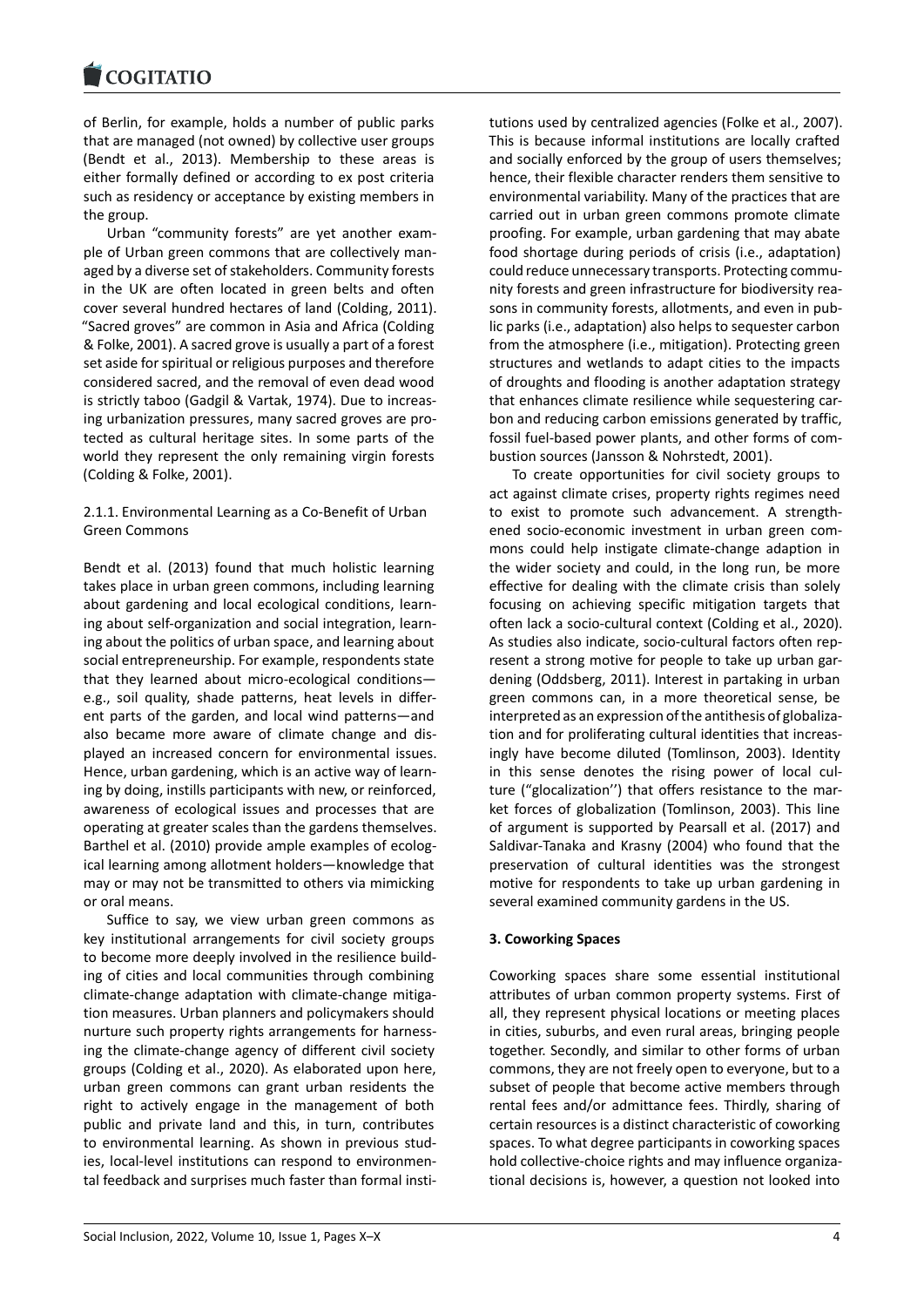here due to lack of empirical findings. However, this characteristic should be explored in further studies.

Coworking has globally grown on a regular basis during the last two decades. The definition of cowork‐ ing varies depending on the interpreter. An accepted description is that it stands for a fundamentally new way of working in that two or more people work in the same place but for different companies (DTZ, 2014). Coworking can be described as a mixture of working from home and public workspaces (Brown, 2017). It represents but one example of the ample emergence of autonomous ways of working and living, such as mobile work, flex office, platform‐based entrepreneurship, virtual collaborations, DIY, the work‐from‐home phe‐ nomenon, digital nomads, and other emergent trends of organizing work practices (de Vaujany et al., 2021).

Freelance engineer Brad Neuberg is by many seen as the pioneer of the concept when starting the Spiral Muse in San Francisco in 2005. Neuberg launched the Spiral Muse for lack of like‐minded people to boost exchange knowledge and experience through creative flows that arose through collaboration with other individ‐ uals (Waters‐Lynch et al., 2016). Similar examples then spread to other cities around the US and eventually to Europe.

The sharing of office space among employees of different interests and occupations has rapidly spread in conjunction with the growth of digitalization (Luo & Chan, 2020), especially in relation to the development of smart cities where coworking is seen as an impor‐ tant tool of a sharing economy that aims at reducing resource use by joint use of goods and services (Akande et al., 2020). Luo and Chan (2020) have estimated that about 1.7 million people worked in 19,000 coworking offices worldwide by the end of 2018, in contrast to the 160 coworking offices that existed in 2008. It is not only freelancers and self‐employed people that take advantage of shared office landscapes, but also tech‐ nology giants such as Microsoft and Google (Bouncken et al., 2020). Many companies have increasingly begun to develop their physical office landscapes during the past 20 years to improve the flow of communication, col‐ laboration, and innovation among employees (Bouncken et al., 2020).

## *3.1. Drivers Behind Coworking*

There is a multitude of reasons behind the rapid growth of coworking spaces, some of which converge and rein‐ force each other. One key determinant was the global economic recession of 2008. After the financial cri‐ sis, office rents in many cities rose dramatically (Yang et al., 2019). In many contemporary urban regions, office shortages are as common as housing shortages (Börjesson, 2018). This affects start‐ups and independent entrepreneurs as rents, equipment, and resources are significant costs for young companies (Yang et al., 2019). Sharing office space and necessary equipment, there‐

fore, becomes a viable alternative for survival (Räisänen et al., 2020).

Coworking is directly linked to the "gig economy" that broke out during the financial crisis in 2008 when employment conditions became more unstable. Journalist Tina Brown suggested the term "gig economy" when she observed the shift between more traditional working hours to more and more people choosing their own working hours (Goswami, 2020). Gig economics is characterized by short‐term employment with specific work assignments, hence the word "gig" alluding to the music scene (Schroeder et al., 2019).

One should not underestimate the great need that people have to meet physically, something that the Covid‐19 pandemic reminds us of. For many companies, physical meetings are an important strategy for business development. Moriset (2013) describes how the term "creative city" (Scott, 2006) aims to maximize opportu‐ nities for face‐to‐face meetings that in turn nurture the exchange of "tacit knowledge" (Polanyi, 1966), a con‐ cept that has received much attention from economic geographers (Moriset, 2013). Many researchers regard tacit knowledge as "a key determinant of the geogra‐ phy of innovative activity" (Gertler, 2003, p. 79). While codified knowledge—like "raw information"—may be exchanged and traded at distance through digital plat‐ forms and technologies, the production and exchange of tacit knowledge involve social and cultural components and require some intimate trust between participants. Moriset (2013) argues that this level of trust is often achieved through close contact during in‐person meet‐ ings, which occur in selected places.

In her studies of common‐property systems, Elinor Ostrom stressed the key role of eye‐to‐eye contact for trust building in social settings where individuals coop‐ erate to achieve desired ends (see, e.g., Ostrom, 1990). Climate change represents a major collective action prob‐ lem that depends on trust building and cooperation among a greater set of people. Many of the dimensions that are deemed key by social scientists for achieving sus‐ tainability (e.g., social cohesion, social inclusion, human well-being, and quality of life) depend likewise on the physical meetings of community members.

## 3.1.1. Environmental Co‐Benefits of Coworking

Domestic transport and travel account for a significant part of today's greenhouse gas emissions. In Sweden, for example, they accounted for about 17 million tons of carbon dioxide equivalents of greenhouse gas emissions in 2019. This corresponds to about a third of Sweden's total emissions within its borders.

While positive environmental outcomes have been reported for teleworking in general (Hook et al., 2020), empirical research has revealed an overestimation in reducing greenhouse gas emissions (Ohnmacht et al., 2020). Besides the reported potential reductions of work‐ from-home, the travel time saved by shorter trips for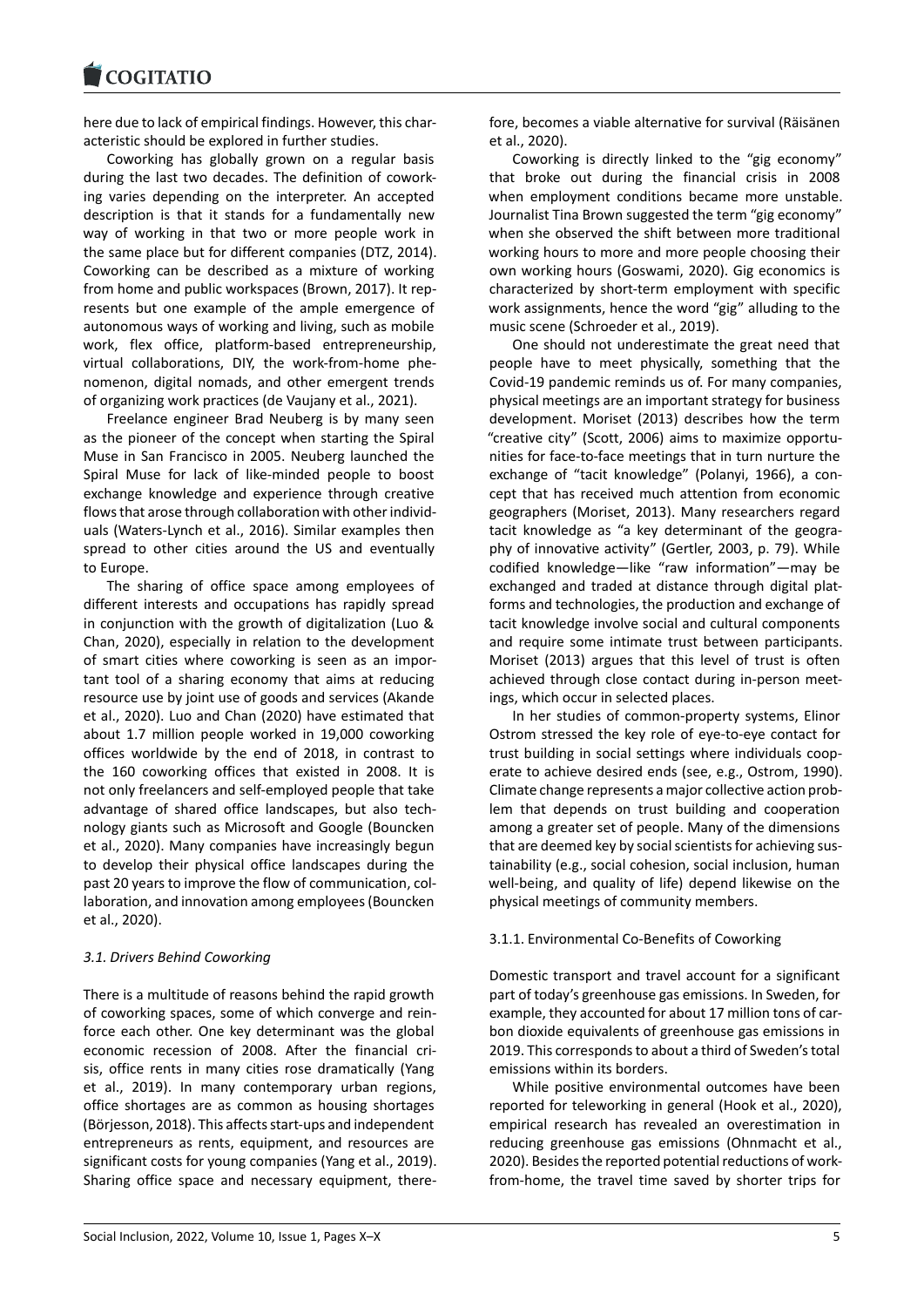# **COGITATIO**

work reasons may be reinvested in travel for other reasons, thus leading to rebound effects (Ohnmacht et al., 2020).

While there are few empirical studies so far on the environmental gains of coworking, the ones that do exist suggest that it can contribute to reduced transportation and that this part can be significant. For example, Kylili et al. (2020) showed that the environmental impact on Cyprus was reduced by 43% through coworking by reduc‐ ing daily commuting. In a study by Eriksson (2021) in Sweden, a significant difference in kilometer distance was observed between people commuting to coworking spaces relative to their previous commuting behavior to regular offices. This difference was not trivial, as cowork‐ ing reduced commuting by a significant distance per day.

Moreover, in a study of coworking in Switzerland, Ohnmacht et al. (2020) found that  $\mathsf{CO}_2$  emissions from commuting for work were significantly lower for urban coworking spaces than for rural coworking spaces. They concluded that coworking spaces have the potential to reduce CO<sub>2</sub> emissions from commuting by 10%.

The notion of the sharing economy that coworking centers rest upon also plays an important role in achieving several Agenda 2030 goals (Akande et al., 2020). Sharing economy creates new jobs, new income forms, and business ventures. From a social perspective, it creates new social ties and helps build communities (Akande et al., 2020). Despite a lack of empirical evi‐ dence from sustainability assessments of sharing initia‐ tives, sharing economy has been shown to contribute to increased resource efficiency and climate‐change mitiga‐ tion through the utilization of redundant assets (Harris et al., 2021). While tool sharing does not demonstrate a large potential for national reductions, office sharing has been found to have a significant potential to reduce greenhouse gas emissions (Harris et al., 2021).

Buildings use a lot of energy to heat, cool, and illu‐ minate offices as well as to operate various types of office equipment. This energy use is not insignificant. Rivas et al. (2020) found that office buildings account for one-fifth of all commercial energy consumption. Estimates determined by the Swedish Environmental Research Institute (2019) show that shared office types have the potential to reduce energy use and greenhouse gas emissions by as much as 38–70% depending on how the office spaces are used. These estimates do not include savings from work equipment and furniture.

#### 3.1.2. Public vs Social Spaces

Coworking spaces are initiated by both top‐down and bottom‐up forces (Moriset, 2013). Due to the ongoing decline of the national welfare states, the private sec‐ tor increasingly replaces funding of services that previ‐ ously were provided by various governmental bodies. For example, hybrid forms of contractual relations between the public and private sectors are increasing all over the world (Vincent‐Jones, 2000). Public‐private partner‐

ships (PPPs) are often used to re‐develop and manage public spaces, especially when capital investments are needed. Such a development may not always be socially sustainable. According to modern conceptions of property rights, ownership of public space also implies con‐ trol over the range of permissible uses of a particular location (Kohn, 2004). While PPPs arrangements may not directly lead to the loss of public space, they can affect public space in more indirect ways, such as through increased crowd control and by creating more social spaces that fragmentize formerly public spaces. Kohn (2004) refers to such intrusion of private spaces into pub‐ lic spaces as "café creep," referring to the ongoing grad‐ ual privatization in many cities and which cuts residents off from places that previously were public. Unless revenues also are redistributed to the public sector from a profit-maximizing private sector, PPPs arrangements may not always be socially desirable from a democratic point of view. As an effect of the globalized market econ‐ omy, there is an increasing dislodging of locally sup‐ plied resources and responsibilities that contributes neg‐ atively to public health, welfare, and people's living con‐ ditions, and is thus not socially sustainable.

On the other hand, coworking spaces could posi‐ tively contribute to the loss of many "third places" as experienced in many cities due to lack of public fund‐ ing (Moriset, 2013). Third places describe places that are separate from the two usual social environments of home ("first place") and workplace ("second place"); hence, these represent places where people convene and socialize in a free, informal manner and that are irre‐ placeable in the production of the urban social fabric (Oldenburg, 1989). This includes public libraries, book‐ stores, parks, and various community centers. The fact that many coworking spaces were founded based on self-organization in the beginning era of the coworking movement (2005–2010) is testimony to their role as serv‐ ing as new forms of physical meeting places in the digi‐ tal era.

#### **4. Community Climate Commons**

Given the gravity of the issue at stake, the scientific lit‐ erature is surprisingly devoid of relevant examples of urban commons that are specifically targeted for climate‐ change abatement. Webb et al. (2021, p. 5) refer to such commons as "local climate commons," representing com‐ mons where local people are "coming together to create shared low carbon assets," including renewable energy, housing, woodland, and food cultivation. The purpose of this type of commons is to empower local communi‐ ties so that they can have greater participation and ownership of the transition to net‐zero emissions that are locally tailored and locally driven while also addressing inequality. To bring about such a shift, Webb et al. (2021) argue that three key conditions are required:

• Widespread devolution of power and resources;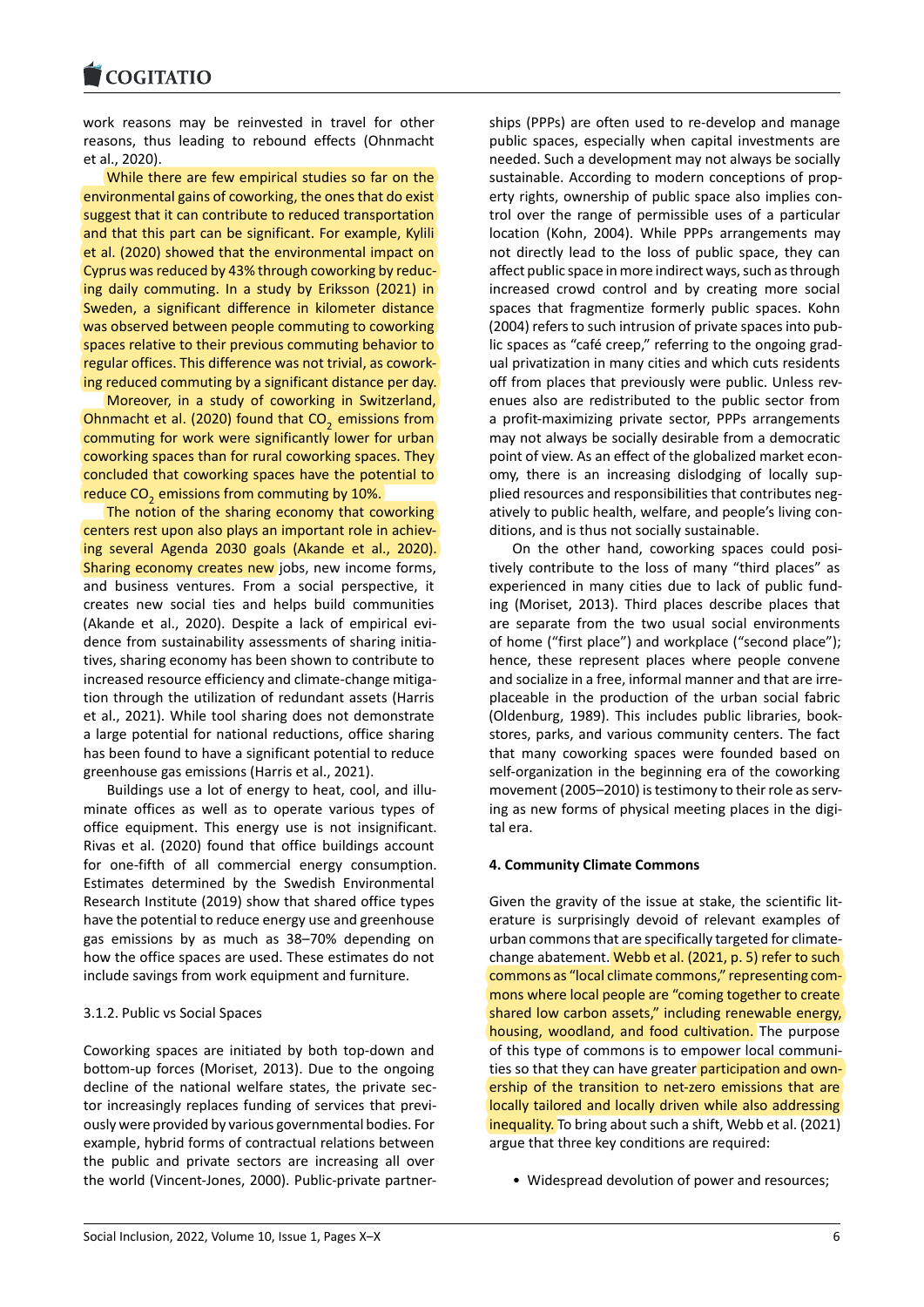- Setting ambitions for climate action and the community;
- Policies to drive community climate action and build community‐owned green assets.

We have previously addressed the first point regarding the devolution of powers down to local levels. Devolution of formal rules to informal institutions could nurture social norms that may have greater power to facilitate collective action. McGinnis and Ostrom (1992) argue that the most successful institutions to control environmental problems are those that are best matched to micro- or meso-level environments rather than institutions determined at a global level. The notion of "com‐ munity" is central here and entails everything from a con‐ gregation of people living together, to civil society groups or organizations, and even whole urban neighborhoods (Webb et al., 2021). The community concept includes both a delimited geographical area and an interest‐based social community of people (Popple, 2015). Within the community discourse, scholars stress that successful community mobilization presupposes a number of com‐ ponents (see, e.g., Fook, 2016; Popple, 2015; Pyles, 2020; Sjöberg et al., 2015):

- Creating interaction, dialogue, confidence, and col‐ lective identity within the community;
- Spreading knowledge and awareness of identified common problems;
- Promoting activation, participation, and demo‐ cratic influence;
- Building networks, cooperation, and collective resources;
- Organizing common activities and collective empowerment to act for change and development.

Active common participation, democratic influence, and social mobilization are key features in the creation of urban commons where people meet and act together (Stavrides, 2016). Commons can also include the social practice of managing a resource by a community of users that self‐governs through institutions that it has created. To create collective action for climate‐proofing activities, it is important to have places to meet in the urban space. This means places where people and organizations can meet, exchange experiences, and arrange meetings for knowledge acquisition and awareness‐raising. We then believe that community centers can have a key role in the social mobilization of community climate commons. Community centers are common locations where mem‐ bers of a community can gather for education, lectures, autonomous dialogue, activities, and social mobilization. Community centers can serve as a foundation for com‐ mons that can evolve both top-down (e.g., initiated by public actors) or bottom-up (driven by, e.g., civil society organizations and through different forms of hybrid governance). Besides being a multi‐service location, it might work as a node of cooperation and community

mobilizing agent for increased participatory democracy (Estes, 1997; Sjöberg & Kings, 2021). Community cen‐ ters have been of interest within social sciences ever since the settlement movement and the labor movement's establishment of such centers in the 19th century (Kohn, 2001; Yan, 2004). In Sweden so‐called *Folkets hus* (literary meaning "the People's houses") were built by the labor movement around the country starting in 1932, and they still work as important community cen‐ ters for education, debate, and social awareness (Kohn, 2001). Community commons have the potential to func‐ tion as catalysts of mobilization for climate action, where venues in the built environment can serve as places for various community‐based organizations and actors to start to mobilize for collective climate action in deliber‐ ative democratic processes (Dryzek & Niemeyer, 2019).

There are many examples of how community centers have been important for the mobilization of civil society. A local example in Stockholm is the community cen‐ ter Folkets Husby in the marginalized suburb of Husby. The premises are owned by the municipal public housing company and the community center is self‐governed by local voluntary associations. Folkets Husby has man‐ aged to generate a strong local mobilization, started a cooperation with the long‐established nationwide orga‐ nization Folkets Hus, and has run new premises in the neighborhood since 2016. Today, this community cen‐ ter is run by some 50 associations and many residents have become members involved in the center in differ‐ ent ways (Sjöberg & Kings, 2021). The center is democrat‐ ically governed by the members and primarily financed by state or municipal grants. Folkets Husby has served as a basis for getting people and organizations from various backgrounds together and has resulted in social mobi‐ lization for the socially sustainable development of seg‐ regated neighborhoods in Stockholm. Using the commu‐ nity center as a basis for their activities, the organized civil society actors have successfully mobilized to put issues such as social exclusion and segregation on the agenda, including meetings and discussions with, e.g., decision‐making politicians. We consider that such com‐ munity centers are important cornerstones and that they have the potential to serve as nodes and basis for mobi‐ lization for climate action and change, and the formation of community climate commons.

# *4.1. Community Climate Commons in the Built Environment*

The built environment is of particular importance for instigating community climate commons since this is where the majority of people reside. By the built environment we mean the human‐made space in which peo‐ ple live, work, and recreate on a day‐to‐day basis (Roof & Oleru, 2008). Setting ambitions for the climate proof‐ ing of the built environment is also in the self‐interest of most real estate companies, whether public, non‐profit, or private profit‐oriented real estate companies. Suffice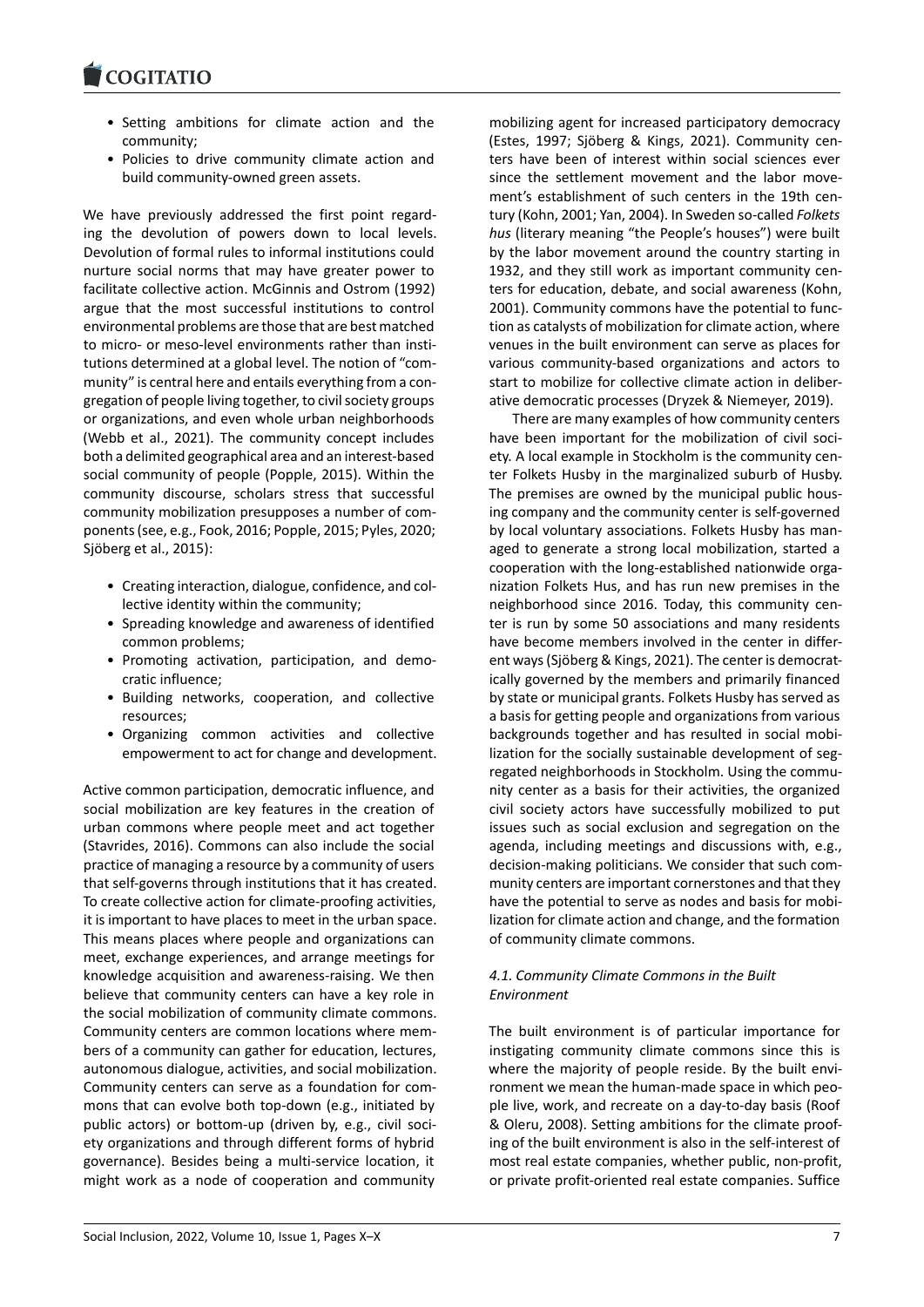to say, it is also in the interest of the tenants to have a stake in the climate proofing of their local outdoor environments, such as courtyard and backyard habitats and nearby green spaces. Community climate commons are also important to nurture to increase awareness and knowledge about climate change in wider society. Interestingly, research in environmental psychology sug‐ gests that group‐based learning about climate change is more effective than individual learning (Holmgren et al., 2019; Xie et al., 2018).

It is first when physically built community centers function so that the people who are there are active par‐ ticipants who design and democratically decide which activities are to be carried out, that the community cen‐ ters become urban commons. Community centers then have the potential to function as catalysts of mobilization for climate action, where venues in the built environ‐ ment can serve as places for various community‐based organizations and actors to start mobilizing for climate‐ proofing action.

We suggest that local community centers and outdoor environments of different types are suitable locales around which to create climate commons. In many cases, present‐day courtyards need to be retrofitted to better buffer against undesirable climate‐change effects. Both technical and nature‐based solutions could be harnessed to achieve climate adaptation, e.g., underground tanks to store rainwater, green roofs, the planting of species to support pollinators, creation of bioswales and wet‐ lands, wind and solar power systems, etc. The use of augmented reality technology(<https://bit.ly/33NCJsu>) can be useful for designing community climate commons by visualizing different types of design solutions and can also provide information about ecosystem services, bio‐ diversity, and linked social activities.

## **5. Concluding Remarks**

Much "devolutionary inertia" acts as a real barrier for facilitating climate‐proofing in present‐day society. There probably are many reasons for this, such as a lack of trust in, and the unwillingness of, local governments to transfer power (read "property rights") to groups of non‐authorial stakeholders. High transaction costs might be another reason as well as lack of financial means for local governments to handle devolution issues. We also believe that there is a lack of knowledge about the virtues of urban commons more generally in society. Hence, an article of this kind may shed new light on the environmental ramifications of urban commons and identify ways to make them even more relevant for climate proofing in the near future.

A number of critical questions still circumscribe an upscaling of urban commons in wider society. One refers to the question of private‐public interests and coopera‐ tion. We see it as crucial that the public sector actively supports urban common projects. We are not sure however to what extent private interests could back up and

assist the development of urban commons. And is it fea‐ sible or even desirable that governments, e.g., provide economic incentives (tax cuts, etc.) for private compa‐ nies that invest in urban commons projects?

Another critical question is to determine to what degree participants in coworking spaces hold collective‐ choice rights and may influence organizational decisions. In conjunction with this question, there likely is a contin‐ uum of different types of coworking spaces, from those being collectively run and managed to those being pri‐ vately run and managed. This needs to be determined in future studies since this likely influences to what degree coworking spaces can instigate collective climate‐change action more broadly in society.

Moreover, is there a critical size for urban com‐ mons for them to function well? Is this contingent on the number of people participating, or the size of an area managed as urban commons? Both of these questions are likely interdependent. As pointed out above, trust‐building is an essential characteristic of well-functioning common property systems. As empirical research suggests (Feinberg et al., 2020; Rogge et al., 2018), smaller group sizes are more likely to sustain trust and social cohesion. This, perhaps, also indicates that the "community" to start with should not be too big and involve too many stakeholders, also taking into consid‐ eration Ostrom's critical design principle of having well‐ demarcated resource areas to be governed and/or man‐ aged. That might be an argument for instigating locally based community climate commons which could then serve as a basis for building strong networks for collec‐ tive climate‐proofing action.

# **Acknowledgments**

This research has been supported through a grant facilitated by the Swedish Foundation for Strategic Environmental Research (Mistra) and FORMAS, within the research program Fair Transformation to a Fossil Free Future (FAIRTRANS), hosted by the Stockholm Resilience Centre, Stockholm University. The work is also supported through means within the research program Urban Commons at the University of Gävle.

# **Conflict of Interests**

The authors declare no conflict of interests.

# **References**

- Akande, A., Cabral, P., & Casteleyn, S. (2020). Under‐ standing the sharing economy and its implication on sustainability in smart cities. *Journal of Cleaner Pro‐ duction*, *277*. [https://doi.org/10.1016/j.jclepro.2020.](https://doi.org/10.1016/j.jclepro.2020.124077) [124077](https://doi.org/10.1016/j.jclepro.2020.124077)
- Barthel, S., Folke, C., & Colding, J. (2010). Social‐ ecological memory in gardening: Retaining the capac‐ ity for management of ecosystem services. *Global*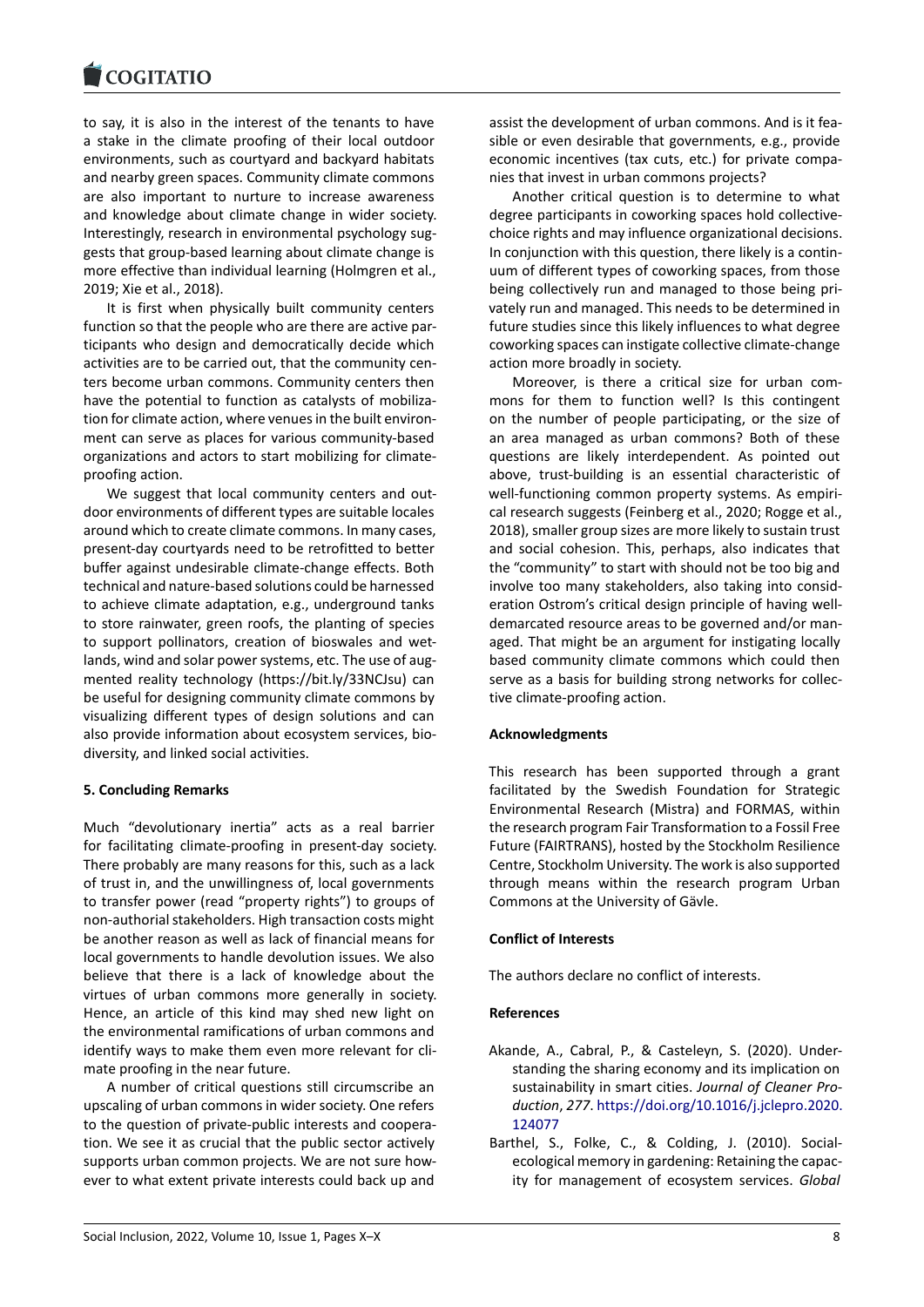**COGITATIO** 

*Environmental Change*, *20*, 255–265.

- Barthel, S., & Isendahl, C. (2013). Urban gardens, agri‐ cultures and waters: Sources of resilience for longterm food security in cities. *Ecological Economics*, *86*, 224–234.
- Barthel, S., Colding, J., Hiswåls, A‐S., Thalén, P., & Turunen, P. (2021). Urban green commons for socially sustainable cities and communities. *Nordic Social Work Research*. [https://doi.org/10.1080/](https://doi.org/10.1080/2156857X.2021.1947876) [2156857X.2021.1947876](https://doi.org/10.1080/2156857X.2021.1947876)
- Bendt, P., Barthel, S., & Colding, J. (2013). Civic green‐ ing and environmental learning in public‐access com‐ munity gardens in Berlin. *Landscape and Urban Planning*, *109*, 18–30. [http://dx.doi.org/10.1016/](http://dx.doi.org/10.1016/j.landurbplan.2012.10.003) [j.landurbplan.2012.10.003](http://dx.doi.org/10.1016/j.landurbplan.2012.10.003)
- Berkes, F. (1989). *Common property resources. Ecol‐ ogy and community‐based sustainable development*. Belhaven.
- Berkes, F., & Folke, C. (1998). *Linking social and ecologi‐ cal systems: Management practices and social mech‐ anisms for building resilience*. Cambridge University Press.
- Börjesson, C. (2018). *Coworking‐kontor, en exponentiell trend—Fastighetsägarnas nya verklighet.* [Cowork‐ ing office, an exponential trend—The real‐estate owners' new reality]. Fastighetsägarna. [https://www.](https://www.fastighetsagarna.se/globalassets/rapporter/stockholms-rapporter/coworking--kontor-en-exponentiell-trend.pdf?bustCache=1638173728185) [fastighetsagarna.se/globalassets/rapporter/](https://www.fastighetsagarna.se/globalassets/rapporter/stockholms-rapporter/coworking--kontor-en-exponentiell-trend.pdf?bustCache=1638173728185) [stockholms‐rapporter/coworking‐‐kontor‐en‐](https://www.fastighetsagarna.se/globalassets/rapporter/stockholms-rapporter/coworking--kontor-en-exponentiell-trend.pdf?bustCache=1638173728185) [exponentiell‐trend.pdf?bustCache=1638173728185](https://www.fastighetsagarna.se/globalassets/rapporter/stockholms-rapporter/coworking--kontor-en-exponentiell-trend.pdf?bustCache=1638173728185)
- Bouncken, R. B., Aslam, M. M., & Qiu, Y. (2020). Cowork‐ ing spaces: Understanding, using, and managing sociomateriality. *Business Horizons*, *64*(1), 119–130. <https://doi.org/10.1016/j.bushor.2020.09.010>
- Brown, J. (2017). Curating the "third place"? Cowork‐ ing and the mediation of creativity. *Geoforum*, *82*, 112–126. [https://doi.org/10.1016/j.geoforum.2017.](https://doi.org/10.1016/j.geoforum.2017.04.006) [04.006](https://doi.org/10.1016/j.geoforum.2017.04.006)
- Cabral, I., Keim, J., Engelmann, R., Kraemer, R., Siebert, J., & Bonn, A. (2017). Ecosystem services of allot‐ ment and community gardens: A Leipzig, Germany case study. *Urban Forestry and Urban Greening*, *23*, 44–53.
- Colding, J. (2011). Creating incentives for increased pub‐ lic engagement in ecosystem management through urban commons. In E. Boyd & C. Folke (Eds.), *Adapt‐ ing institutions: Governance, complexity and social‐ ecological resilience* (pp. 101–124). Cambridge Uni‐ versity Press.
- Colding, J., & Barthel, S. (2013). The potential of "urban green commons" in the resilience building of cities. *Ecological Economics*, *86*, 156–166.
- Colding, J., Barthel, S., & Samuelsson, K. (2020). Support‐ ing bottom‐up human agency for adapting to climate change. *One Earth*, *3*(4), 392–395. [https://doi.org/](https://doi.org/10.1016/j.oneear.2020.09.005) [10.1016/j.oneear.2020.09.005](https://doi.org/10.1016/j.oneear.2020.09.005)
- Colding, J., Barthel, S., Bendt, P., Snep, R., van der Knaap, W., & Ernstson, H. (2013). Urban green commons: Insights on urban common property systems. *Global*

*Environmental Change*, *23*, 1039–1051.

- Colding, J., & Folke, C. (2001). Social taboos: Invisible systems of local resource management and biodi‐ versity conservation. *Ecological Applications*, *11*(2), 584–600.
- Conrad, D., & Sinner, A. (2015). *Creating together: Par‐ ticipatory, community‐based, and collaborative arts practices and scholarship across Canada*. Wilfrid Lau‐ rier University Press.
- de Vaujany, F.‐X., Leclercq‐Vandelannoitte, A., Munro, I., Nama, Y., & Holt, R. (2021). Control and surveillance in work practice: Cultivating paradox in "new" modes of organizing. *Organization Studies*, *42*(5), 675–695.
- Dominelli, L. (2020). *The Routledge handbook of green social work*. Routledge.
- Dryzek, J. S., & Niemeyer, S. (2019). Deliberative democracy and climate governance. *Nature Human Behaviour*, *3*, 411–413.
- DTZ. (2014). *The coworking revolution*. [https://docplayer.](https://docplayer.net/11750254-The-coworking-revolution.html) [net/11750254‐The‐coworking‐revolution.html](https://docplayer.net/11750254-The-coworking-revolution.html)
- Eriksson, F. (2021). *Kan koldioxidutsläppen reduceras med hjälp av coworking spaces? En mixad metod‐ studie om arbetspendling relaterat till coworking* [Can carbon dioxide emissions be reduced with the help of coworking spaces? A mixed method study about coworking] [Doctoral thesis, Uni‐ versity of Gävle]. Digitala Vetenskapliga Arkivet. [https://www.diva‐portal.org/smash/get/diva2:](https://www.diva-portal.org/smash/get/diva2:1573263/FULLTEXT01.pdf) [1573263/FULLTEXT01.pdf](https://www.diva-portal.org/smash/get/diva2:1573263/FULLTEXT01.pdf)
- Estes, R. J. (1997). Social work, social development and community welfare centers in international perspec‐ tive. *International Social Work*, *40*(1), 43–55.
- Feinberg, A., Ghorbani, A., & Herder, P. M. (2020). Commoning toward urban resilience: The role of trust, social cohesion, and involvement in a sim‐ ulated urban commons setting. *Journal of Urban Affairs*. Advance online publication. [https://doi.org/](https://doi.org/10.1080/07352166.2020.1851139) [10.1080/07352166.2020.1851139](https://doi.org/10.1080/07352166.2020.1851139)
- Folke, C., Pritchard, L., Berkes, F., Colding, J., & Svedin, U. (2007). The problem of fit between ecosystems and institutions: ten years later. *Ecology and Society*, *12*(1). [http://www.ecologyandsociety.org/](http://www.ecologyandsociety.org/vol12/iss1/art30) [vol12/iss1/art30](http://www.ecologyandsociety.org/vol12/iss1/art30)
- Fook, J. (2016). *Social work: A critical approach to prac‐ tice*. SAGE.
- Gadgil, M., & Vartak, V. D. (1974). The sacred groves of Western Ghats in India. *Economic Botany*, *30*, 152–160.
- Gertler, M. (2003). Tacit knowledge and the economic geography of context, or the undefinable tacitness of being (there). *Journal of Economic Geography*, *3*, 75–99.
- Goswami, M. (2020). Revolutionizing employee employer relationship via gig economy. *Materi‐ als Today: Proceedings*. Advance online publication. <https://doi.org/10.1016/j.matpr.2020.09.436>
- Hardin, G. (1968). The tragedy of the commons*. Science*, *162*, 1243–1248.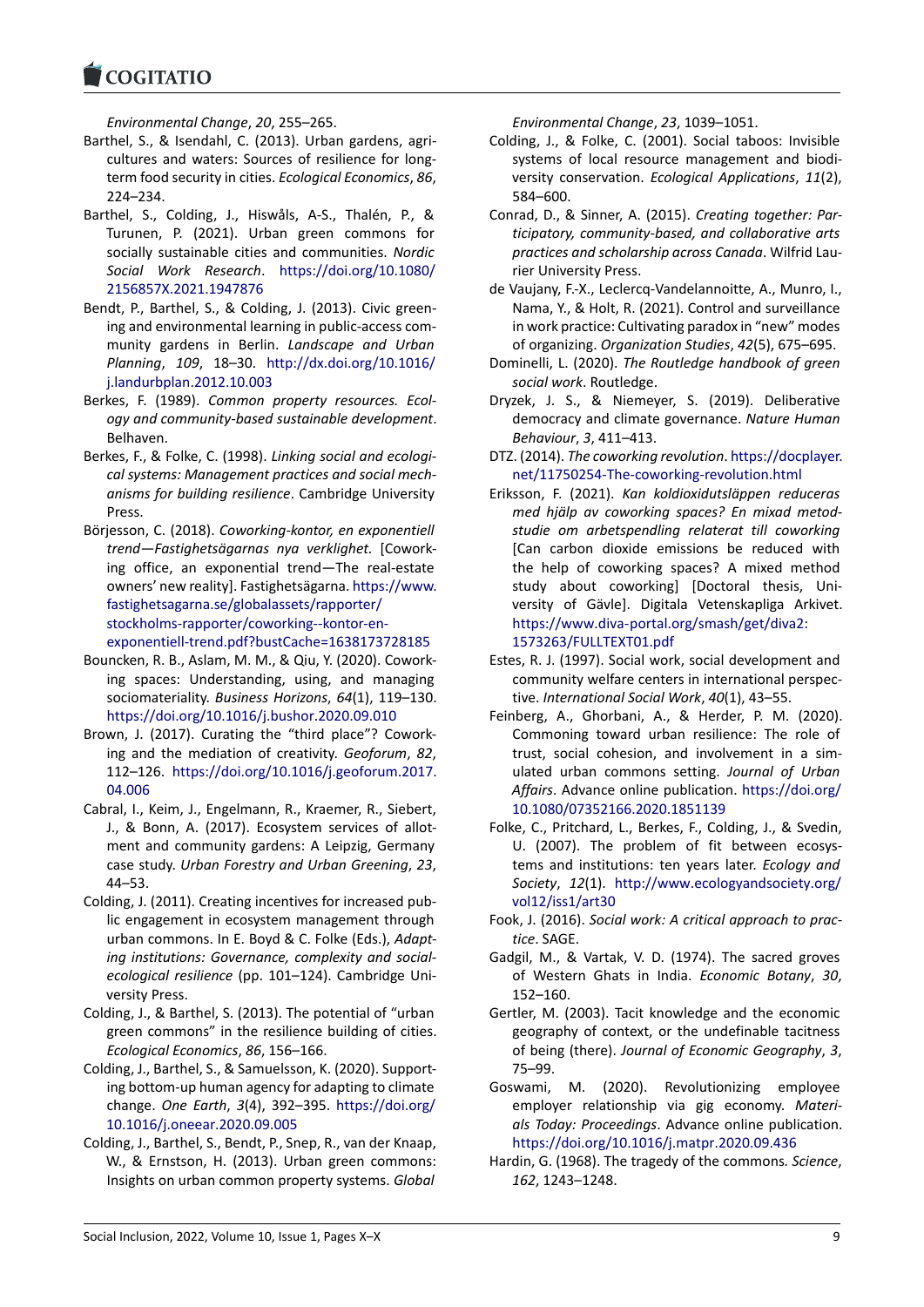- Harris, S., Mata, E., Plepys, A., & Katzeff, C. (2021). Shar‐ ing is daring, but is it sustainable? An assessment of sharing cars, electric tools and offices in Sweden. *Resources, Conservation & Recycling*, *170*. [https://](https://doi.org/10.1016/j.resconrec.2021.105583) [doi.org/10.1016/j.resconrec.2021.105583](https://doi.org/10.1016/j.resconrec.2021.105583)
- Hess, C. (2008). *Mapping the new commons*. SSRN Electronic Journal. [https://doi.org/10.2139/ssrn.](https://doi.org/10.2139/ssrn.1356835) [1356835](https://doi.org/10.2139/ssrn.1356835)
- Holmgren, M., Kabanshi, A., Langeborg, L., Barthel, S., Colding, J., Eriksson, O., & Sörqvist, P. (2019). Decep‐ tive sustainability: Cognitive bias in people's judg‐ ment of the benefits of CO2 emission cuts. *Journal of Environmental Psychology*, *64*, 48–55. [https://doi.](https://doi.org/10.1016/j.jenvp. 2019.05.005) [org/10.1016/j.jenvp.2019.05.005](https://doi.org/10.1016/j.jenvp. 2019.05.005)
- Hook, A., Court, V., Sovacool, B. K., & Sorrell, S. (2020). A systematic review of the energy and climate impacts of teleworking. *Environmental Research Letters*, *15*. [https://doi.org/10.1088/1748‐9326/ab8a84](https://doi.org/10.1088/1748-9326/ab8a84)
- Horelli, L., Saad‐Sulonen, J., Wallin, S., & Botero, A. (2015). When self‐organization intersects with urban planning. *Planning Practice & Research*, *30*(3). <https://doi.org/10.1080/02697459.2015.1052941>
- IPCC. (2021). *The sixth assessment report*. [https://www.](https://www.ipcc.ch/report/ar6/wg1) [ipcc.ch/report/ar6/wg1](https://www.ipcc.ch/report/ar6/wg1)
- Jansson, Å., & Nohrstedt, P. (2001). Carbon sinks and human freshwater dependence in Stockholm county. *Ecological Economics*, *39*, 361–370.
- Kabat, P., van Vierssen, W., Veraart, J., Vellinga, P., & Aerts, J. (2005). Climate proofing the Nether‐ lands. *Nature*, *438*, 283–284. [https://doi.org/](https://doi.org/10.1038/438283a) [10.1038/438283a](https://doi.org/10.1038/438283a)
- Kohn, M. (2001). The power of place: The house of the people as counter public. *Polity*, *33*(4), 503–526.
- Kohn, M. (2004). *Brave new neighborhoods. The privati‐ zation of public space*. Routledge.
- Krasny, M., & Tidball, K. (2009). Community gardens as contexts for science, stewardship, and civic action learning. *Cities and the Environment*, *2*, 1–18.
- Kylili, A., Afxentiou, N., Georgiou, L., Panteli, C., Morsink‐ Georgalli, P. Z., Panayidou, A., & Fokaides, P. A. (2020). The role of remote working in smart cities: Lessons learnt from COVID‐19 pandemic. *Energy Sources, Part A: Recovery, Utilization, and Environ‐ mental Effects*. Advance online publication. [https://](https://doi.org/10.1080/15567036.2020.1831108) [doi.org/10.1080/15567036.2020.1831108](https://doi.org/10.1080/15567036.2020.1831108)
- Linn, K. (1999). Reclaiming the sacred commons. *New Vil‐ lage*, *1*, 42–49.
- Luo, Y., & Chan, R. C. (2020). Production of coworking spaces: Evidence from Shenzhen, China. *Geo‐ forum*, *110*, 97–105. [https://doi.org/10.1016/](https://doi.org/10.1016/j.geoforum.2020.01.008) [j.geoforum.2020.01.008](https://doi.org/10.1016/j.geoforum.2020.01.008)
- McGinnis, M., & Ostrom, E. (1992). *Design principles for local and global commons* [Paper presentation]. Link‐ ing Local and Global Commons, Cambridge, MA, USA.
- Moriset, B. (2013). *Building new places of the creative economy. The rise of coworking spaces.* HAL‐SHS Archives. [https://halshs.archives‐ouvertes.fr/halshs‐](https://halshs.archives-ouvertes.fr/halshs-00914075/document) [00914075/document](https://halshs.archives-ouvertes.fr/halshs-00914075/document)
- Nyborg, K., Anderies, J. M., Dannenberg, A., Lindahl, T., Schill, C., Schlüter, M., Neil Adger, W., Arrow, K. J., Barrett, S., Carpenter, S., Stuart Chapin, F., III, Crépin, A.‐S., Daily, G., Ehrlich, P., Folke, C., Jager, W., Kaut‐ sky, N., Levin, S. A., Madsen, O. J., . . . de Zeeuw, A. (2016). Social norms as solutions. *Science*, *354*(6308), 42–43.
- Oddsberg, J. (2011). *An analysis of the potential of local stewardship as a management mode for increasing and enhancing ecosystem services in the urban land‐ scape* [Master's thesis, Stockholm University]. Digi‐ tala Vetenskapliga Arkivet. [http://www.diva‐portal.](http://www.diva-portal.org/smash/record.jsf?pid=diva2%3A448489&dswid=-7693) [org/smash/record.jsf?pid=diva2%3A448489&dswid=](http://www.diva-portal.org/smash/record.jsf?pid=diva2%3A448489&dswid=-7693) [‐7693](http://www.diva-portal.org/smash/record.jsf?pid=diva2%3A448489&dswid=-7693)
- Ohnmacht, T., Z'Rotz, J., & Dang, L. (2020). Relationships between coworking spaces and CO2 emissions in work‐related commuting: First empirical insights for the case of Switzerland with regard to urban‐rural dif‐ ferences. *Environmental Resource Communication*, *2*. [https://doi.org/10.1088/2515‐7620/abd33e](https://doi.org/10.1088/2515-7620/abd33e)
- Okvat, H., & Zautra, A. (2011). Community gardening: A parsimonious path to individual, community, and environmental resilience. *American Journal of Com‐ munity Psychology*, *47*, 374–387.
- Oldenburg, R. (1989). *The great good place: Cafes, coffee shops, community centers, beauty parlors, general stores, bars, hangouts, and how they get you through the day*. Paragon House.
- Ostrom, E. (1990). *Governing the commons. The evolu‐ tion of institutions for collective action*. Cambridge University Press.
- Ostrom, E. (2005). *Understanding institutional diversity*. Princeton University Press.
- Ostrom, E. (2008). The challenge of common pool resources. *Environment*, *50*, 8–21.
- Ostrom, E., & Schlager, E. (1996). The formation of prop‐ erty rights. In S. Hanna, C. Folke, & K.‐G. Mäler (Eds.), *Rights to nature* (pp. 127–156). Island Press.
- Pearsall, H., Gachuz, S., Rodriguez Sosa, M., Schmook, B., van der Wal, H., & Gracia, M. A. (2017). Urban community garden agrodiversity and cultural iden‐ tity in Philadelphia, Pennsylvania, U.S. *Geographical Review*, *107*, 476–495.
- Polanyi, M. (1966). *The tacit dimension*. Routledge.
- Popple, K. (2015). *Analysing community work: Theory and practice*. Open University Press.
- Pyles, L. (2020). *Progressive community organizing: Transformative practice in a globalizing world*. Routledge.
- Räisänen, J., Ojala, A., & Tuovinen, T. (2020). Building trust in the sharing economy: Current approaches and future considerations. *Journal of Cleaner Pro‐ duction*, *279*(37). [https://doi.org/10.1016/j.jclepro.](https://doi.org/10.1016/j.jclepro.2020.123724) [2020.123724](https://doi.org/10.1016/j.jclepro.2020.123724)
- Raworth, K. (2012). *A safe and just space for humanity: Can we live within the doughnut?* (Oxfam Discussion Paper). Oxfam International. [https://www‐cdn.](https://www-cdn.oxfam.org/s3fs-public/file_attachments/dp-a-safe-and-just-space-for-humanity-130212-en_5.pdf) [oxfam.org/s3fs‐public/file\\_attachments/dp‐a‐safe‐](https://www-cdn.oxfam.org/s3fs-public/file_attachments/dp-a-safe-and-just-space-for-humanity-130212-en_5.pdf)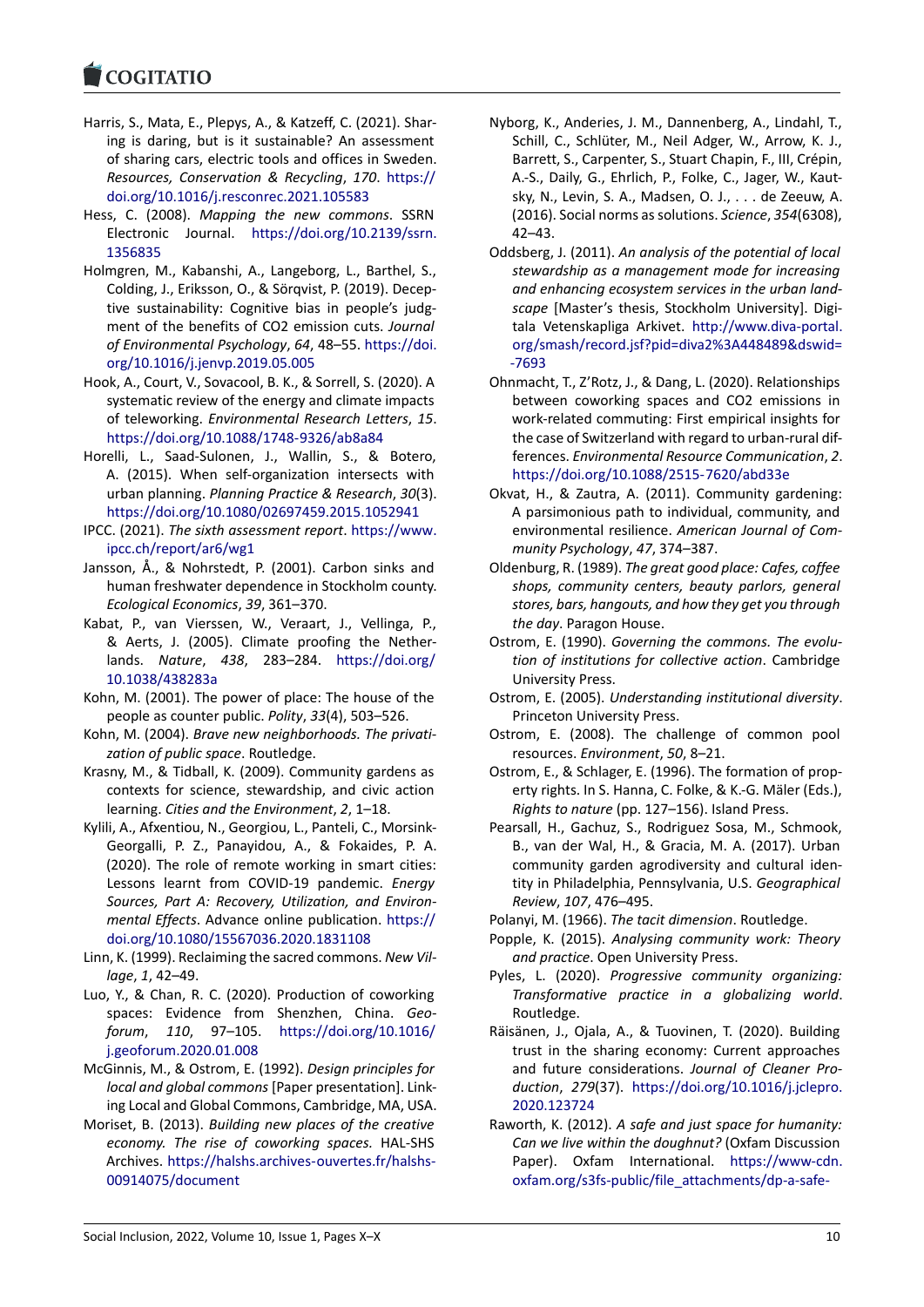#### and-just-space-for-humanity-130212-en\_5.pdf

- Rivas, J. G., Rodríguez‐Serrano, A., Loeb, S., Teoh, J. Y. C., Ribal, M. J., Bloemberg, J., Cattog, J., Dow, J. N., van Poppeli, H., González, J., Estebank, M., & Rodriguez Socarrás, M. (2020). Telemedicine and smart work‐ ing: Spanish adaptation of the European Associa‐ tion of Urology recommendations. *Actas Urológicas Españolas (English Edition)*, *44*(10), 644–652. [https://](https://doi.org/10.1016/j.acuroe.2020.08.007) [doi.org/10.1016/j.acuroe.2020.08.007](https://doi.org/10.1016/j.acuroe.2020.08.007)
- Rockström, J., Steffen, W., Noone, K., Persson, Å., Stuart Chapin, F., III, Lambin, E., Lenton, T. M., Scheffer, M., Folke, C., Schellnhuber, H., Nykvist, B., De Wit, C. A., Hughes, T., van der Leeuw, S., Rodhe, H., Sörlin, S., Snyder, P. K., Costanza, R., Svedin, U., . . . Foley, J. (2009). A safe operating space for humanity. *Nature*, *461*, 472–475. [https://doi.51org/10.1038/461472a](https://doi. 51 org/10.1038/461472a)
- Rogge, N., Theesfeld, I., & Strassner, C. (2018). Social sustainability through social interaction: A national survey on community gardens in Germany. *Sus‐ tainability*, *10*(4), 1–18. [https://doi.org/10.3390/](https://doi.org/10.3390/su10041085) [su10041085](https://doi.org/10.3390/su10041085)
- Roof, K., & Oleru, N. (2008). Public health: Seattle and King County's push for the built environment. *Journal of Environmental Health*, *71*(1), 24–27.
- Ruitenbeek, J., & Cartier, C. (2001). *The invisible wand: Adaptive co‐management as an emergent strategy in complex bio‐economic systems*. Center for Interna‐ tional Forestry Research.
- Rydin, Y., & Pennington, M. (2000). Public participa‐ tion and local environmental planning: The collective action problem and the potential of social capital. *Local Environment*, *5*, 153–169.
- Saldivar‐Tanaka, L., & Krasny, M. E. (2004). Culturing com‐ munity development, neighborhood open space, and civil agricultural: The case of Latino community gar‐ dens in New York City. *Agriculture and Human Values*, *21*, 399–412.
- Schroeder, A. N., Bricka, T. M., & Whitaker, J. H. (2019). Work design in a digitized gig economy. *Human Resource Management Review*, *31*(1). [https://doi.](https://doi.org/10.1016/j.hrmr.2019.100692) [org/10.1016/j.hrmr.2019.100692](https://doi.org/10.1016/j.hrmr.2019.100692)
- Scott, A. J. (2006). Creative cities: Conceptual issues and policy questions. *Journal of Urban Affairs*, *28*, 1–17.
- Sjöberg, S., & Kings, L. (2021). Suburban commons: The rise of suburban social movements and new urban commons in marginalized neighborhoods in Stock‐

#### **About the Authors**



**Johan Colding** is a professor in sustainability science at the University of Gävle and at the Beijer Institute of Ecological Economics. He holds a PhD and an associate prof. degree in natural resource management from Stockholm University. Johan is a highly cited scientist with expertise in urban ecol‐ ogy, ecosystem management, institutions, resilience science, and social‐ecological systems analysis.

holm. *Nordic Social Work Research*. Advance online publication. [https://doi.org/10.1080/2156857X.](https://doi.org/10.1080/2156857X.2021.1982753) [2021.1982753](https://doi.org/10.1080/2156857X.2021.1982753)

- Sjöberg, S., Rambaree, K., & Jojo, B. (2015). Collective empowerment: A comparative study of community work in Mumbai and Stockholm. *International Jour‐ nal of Social Welfare*, *24*(4), 364–375.
- Speak, A., Mizgajski, A., & Borysiak, J. (2015). Allotment gardens and parks: Provision of ecosystem services with an emphasis on biodiversity. *Urban Forestry & Urban Greening*, *14*, 772–781.
- Stavrides, S. (2016). *Common space: The city as com‐ mons*. Zed Books.
- Swedish Environmental Research Institute. (2019). *Delningens potential* [The potential of sharing]. [https://www.ivl.se/download/18.20b707b7169f355](https://www.ivl.se/download/18.20b707b7169f355daa76ed5/1572337516186/C371.pdf) [daa76ed5/1572337516186/C371.pdf](https://www.ivl.se/download/18.20b707b7169f355daa76ed5/1572337516186/C371.pdf)
- Tomlinson, J. (2003). Globalization and cultural identity. In D. Held & A. McGrew (Eds.), *The global transfor‐ mations reader* (2nd ed., pp. 269–277). Polity Press.
- Vincent‐Jones, P. (2000). Contractual governance: Insti‐ tutions and organizational analysis. *Oxford Journal of Legal Studies*, *20*, 317–351.
- Waters‐Lynch, J., Potts, J., Butcher, T., Dodson, J., & Hurley, J. (2016). *Coworking: A transdisci‐ plinary overview*. SSRN. [https://dx.doi.org/10.2139/](https://dx.doi.org/10.2139/ssrn.271221) [ssrn.271221](https://dx.doi.org/10.2139/ssrn.271221)
- Webb, J., Stone, L., Murphy, L., & Hunter, J. (2021). *The climate commons. How communities can thrive in a climate changing world*. Institute for Pub‐ lic Policy Research. [https://www.ippr.org/research/](https://www.ippr.org/research/publications/the-climate-commons) [publications/the‐climate‐commons](https://www.ippr.org/research/publications/the-climate-commons)
- Wenger, E. (1998). *Communities of practice. Learning, meaning and identity*. Cambridge University Press.
- Xie, B., Hurlstone, M. J., & Walker, I. (2018). Correct me if I'm wrong: Groups outperform individuals in the climate stabilization task. *Frontiers in Psychology*, *9*. <https://doi.org/10.3389/fpsyg.2018.02274>
- Yan, M. C. (2004). Bridging the fragmented community: Revitalizing settlement houses in the global era. *Jour‐ nal of Community Practice*, *12*(1/2), 51–69.
- Yang, E., Bisson, C., & Sanborn, B. E. (2019). Coworking space as a third‐fourth place: Changing models of a hybrid space in corporate real estate. *Journal of Cor‐ porate Real Estate*, *21*(4), 324–345. [https://doi.org/](https://doi.org/10.1108/JCRE-12-2018-0051) [10.1108/JCRE‐12‐2018‐0051](https://doi.org/10.1108/JCRE-12-2018-0051)